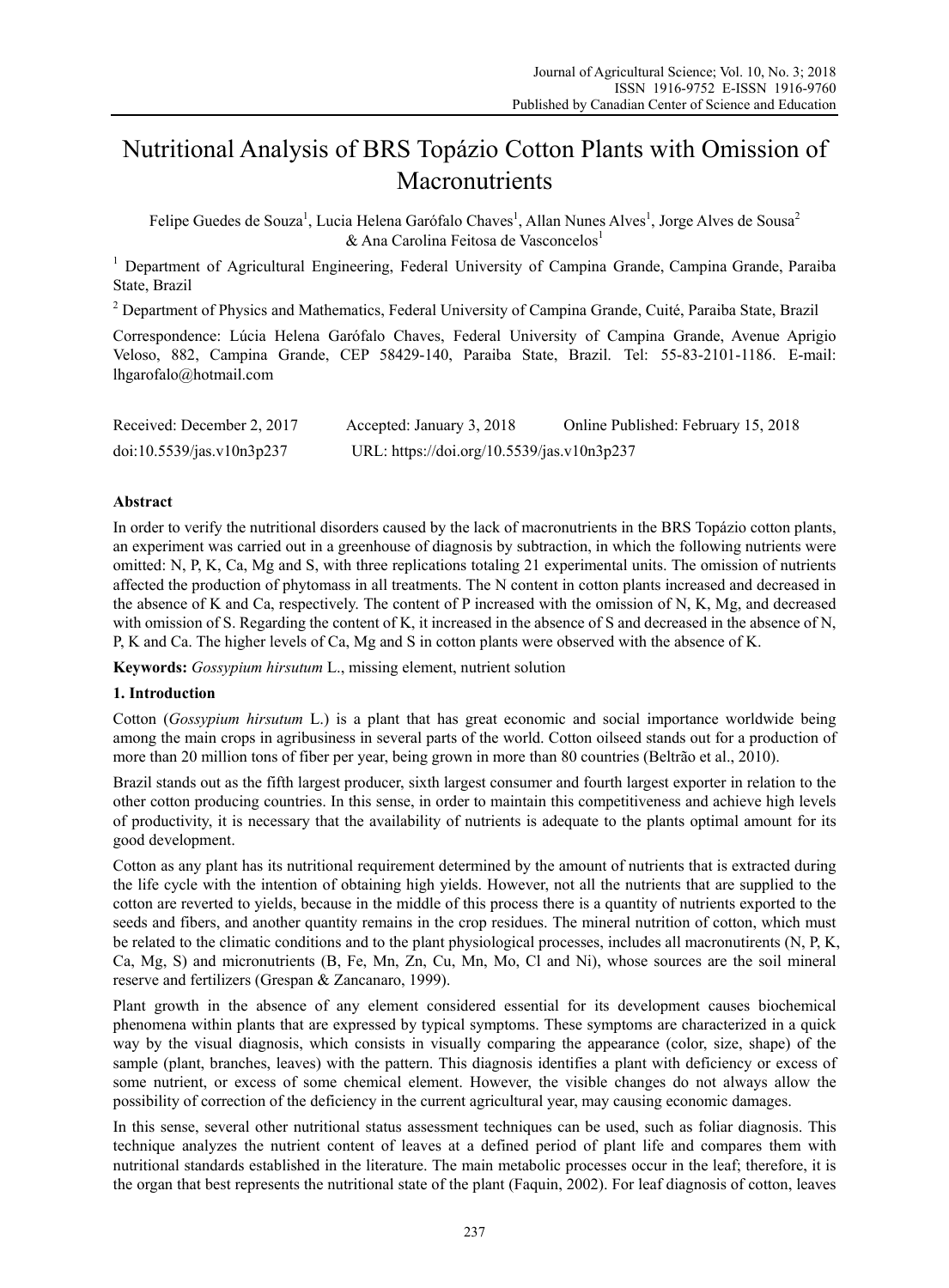should be sampled in the growth period. Foliar diagnosis is based on actions that represent the great majority of studies and the diffusion of technology directed to the nutrition of plants (Silva, 2006).

The objective of this work was to evaluate the effect of omission of macronutrients in the nutritional state of cotton plants cultivar Topázio.

## **2. Material and Methods**

#### *2.1 Experimental Site*

The experiment was carried out under greenhouse conditions of the Department of Agricultural Engineering of the Federal University of Campina Grande, situated at the local geographical coordinates 7°15′18″ latitude S, 35°52′28″ W longitude and 550 m altitude, from June to August of 2016, using nutrient solution.

## *2.2 Design and Treatments*

The experimental design was completely randomized, with seven treatments, *i.e.*, T1: the complete solution proposed by Hoagland and Arnon (1950); from T2 to T7: the individual omission of nitrogen (N), phosphorus (P), potassium (K), calcium (Ca), magnesium (Mg) and sulphur (S) in this solution, with three repetitions, containing one cotton plant, Topazio cultivar, in each experimental unit.

The complete solutions were prepared with P.A. reagent and deionized water. During the experimental period, pH and electrical conductivity (EC) measurements were taken in order to maintain pH values in the range of 6.0 to 7.0 and EC around 2.5 dS  $cm<sup>-1</sup>$ .

## *2.3 Experimental Conduction*

Pre-germinated plants were placed in pot (50 ml), containing the deionized water, which was aerated constantly during the experimental period and the respective treatments. Six days after germination, the seedlings were transferred to the complete nutrient solution of Hoagland and Arnon (1950), with 10% of their ionic strength for an adaptation, which remained under constant aeration until the final stage of pot experimentation.

After this adaptation period, the plants were transplanted to plastic pots with 1L capacity and the treatments were applied under the missing element technique. The nutrient solutions were changed weekly and their ionic strength increased gradually until reaching 100%.

At the end of the experiment, at 50 days after sowing (DAS), the plants were harvested, separated in roots and aerial part (leaves, branches and stems), packed in paper bags and taken to drying in a forced circulation oven at 65 °C until reaching constant weight, obtaining the weight of the dried phytomass. After this procedure, the plant material was ground in a Willey mill for the chemical analysis, determining the macronutrients contents in the dry matter of the aerial and roots part, according to the method described by Bataglia et al. (1983).

## *2.4 Statistical Analysis*

The data were submitted to analysis of variance and comparison of averages, using the Tukey test at the level of 1 (%) probability, applying the SISVAR computer program (Ferreira, 2011).

#### **3. Results and Discussion**

The omission of N, P, K and Ca significantly reduced the dry matter of cotton plants around 90% in relation to the complete treatment (Figure 1), corroborating Gondim et al. (2016). These authors observed a reduction in the dry matter of the corn plant, BRS 1030 cultivar, with the deficiency of N, P, K and Ca.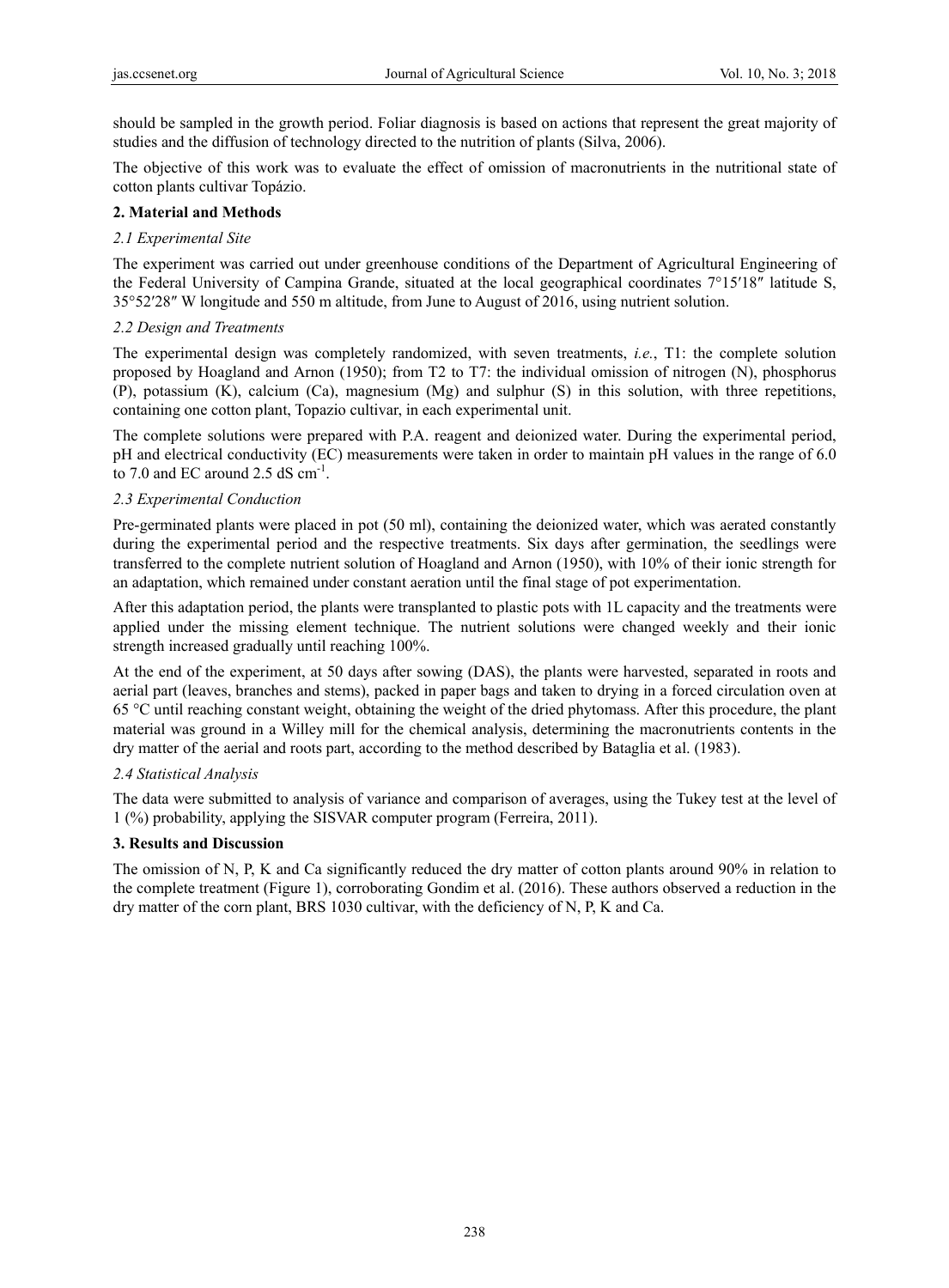

Figure 1. Total (A), aerial part (B) and root (C) dry matter yield of cotton cultivated with complete solution (CS) and with the omission of nutrients of nitrogen (N), phosphorus (P), potassium (K), calcium (Ca), magnesium (Mg) and sulfur (S) after 50 DAS. Means (for each date) followed by the same letter do not differ from each other

Fifty days after sowing (DAS), the total dry matter of the cultivated plants in the absence of Mg and of S was 10.2 and 16.7 g per plant, which means a reduction of  $54\%$  and  $25\%$  for Mg and S, respectively compared to  $MST(22.14 g)$  of the plants grown in complete solution (Figure 1). These results corroborated partially Prado et al. (2007). These authors, studying sorghum crop, found that the omission of magnesium in the plants resulted in a significant reduction in the dry matter production when compared to the data found in the plants with complete solution, already in relation to the sulfur there was no significant reduction.

On the other hand, Prado and Leal (2006), studying the performance of sunflower plants in nutrient solution, observed that sulfur and magnesium did not suffer significant reductions when compared to the complete solution.

The dry matter production of the aerial part and the roots of the plants cultivated with the omission of the nutrients were significantly reduced in relation to the complete treatment, corroborating Prado et al. (2007) and Silva et al. (2009) studying sorghum and *Jatropha curcas*, respectively.

The lack of calcium in the nutrient solution burned the plant pointers, which were not recovered during the experiment to the point of death. Thus, these plants did not develop showing the lowest values of dry matter.

The lack of N in the nutrient solution reduced the dry matter of the plants, since, according to Marschner (1995) and Malavolta et al. (1997), nitrogen is present in amino acids structure, proteins, nitrogen bases, nucleic acids, enzymes, coenzymes, vitamins, pigments and byproducts. In addition, nitrogen participates in processes such as ionic absorption, photosynthesis, respiration, multiplication and cellular differentiation, which interfere directly or indirectly in the development of the plant.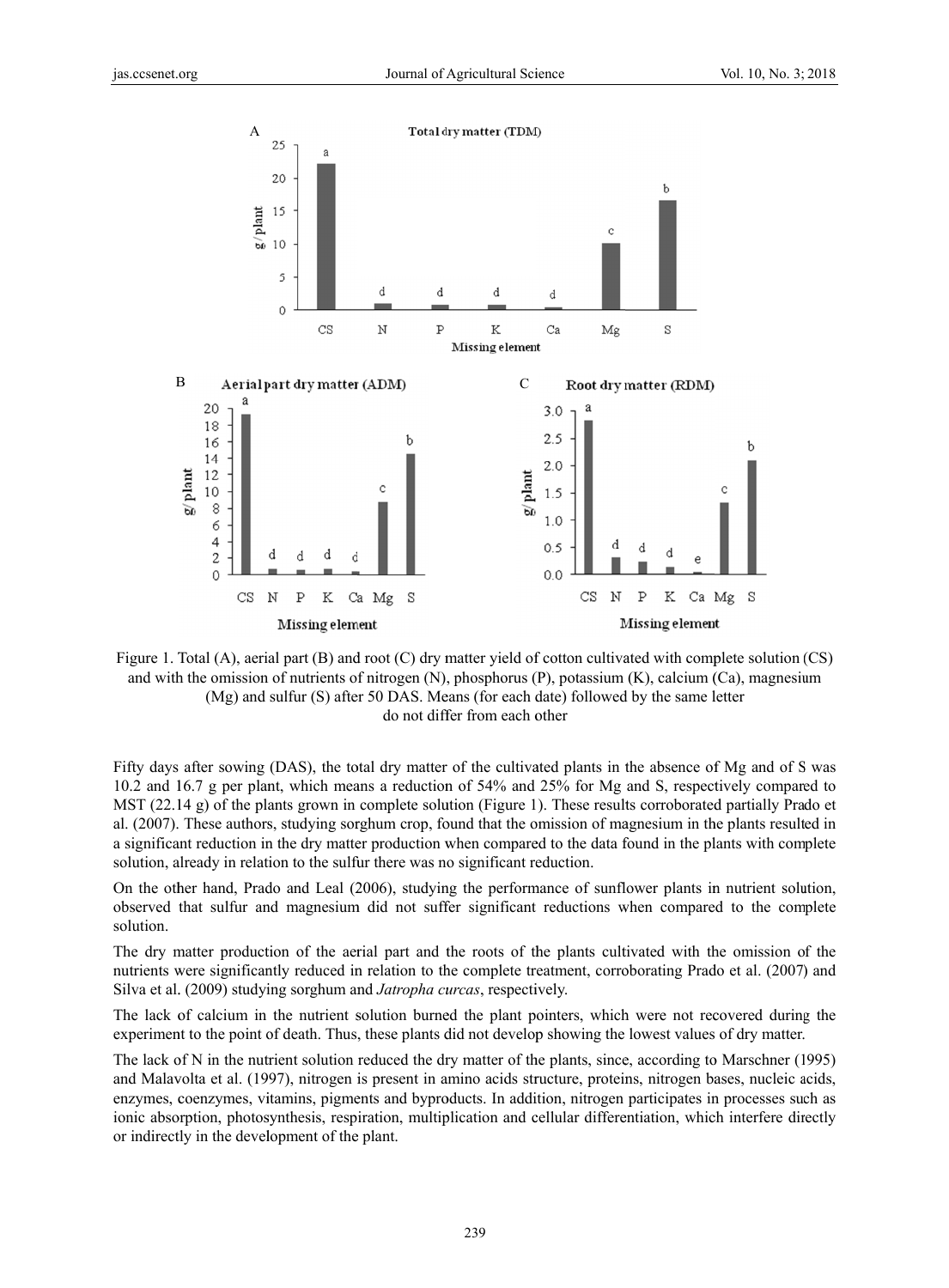Potassium exerts an important role in plant metabolism (Malavolta et al., 1997); therefore, its absence in the nutrient solution influenced the growth of cotton plants, reducing the dry matter of the plants when compared to the complete treatment.

The omission of phosphorus reduced plant dry matter due to reduced nucleic acid and protein synthesis, inducing the accumulation of soluble nitrogen compounds (N) in the tissue. Moreover, there is a delay in cell growth, resulting in decreased height, delayed emergence, reduced root development and dry matter (Grant et al., 2001).

The nutrient content of the cotton plants evaluated at the end of the experiment, as a function of the treatments studied, influenced significantly as can be seen in Table 1.

Table 1. Summary of the analyses of variance for nutrient content in cotton plants depending on the treatments

| Source of Variation | DF | Mean Square |          |          |          |          |          |
|---------------------|----|-------------|----------|----------|----------|----------|----------|
|                     |    | N           |          |          | Uа       | Mg       | ື        |
| Treatments          |    | $2.62**$    | $0.04**$ | $2.00**$ | $5.99**$ | $0.48**$ | $0.13**$ |
| VС                  |    | 9.24        | 11.01    | 16.04    | 6.45     | 2.49     | 2.25     |

The lowest concentrations of nitrogen, phosphorus, potassium, calcium, magnesium and sulphur were observed in the plants cultivated with the omission of these elements, respectively (Figure 2).







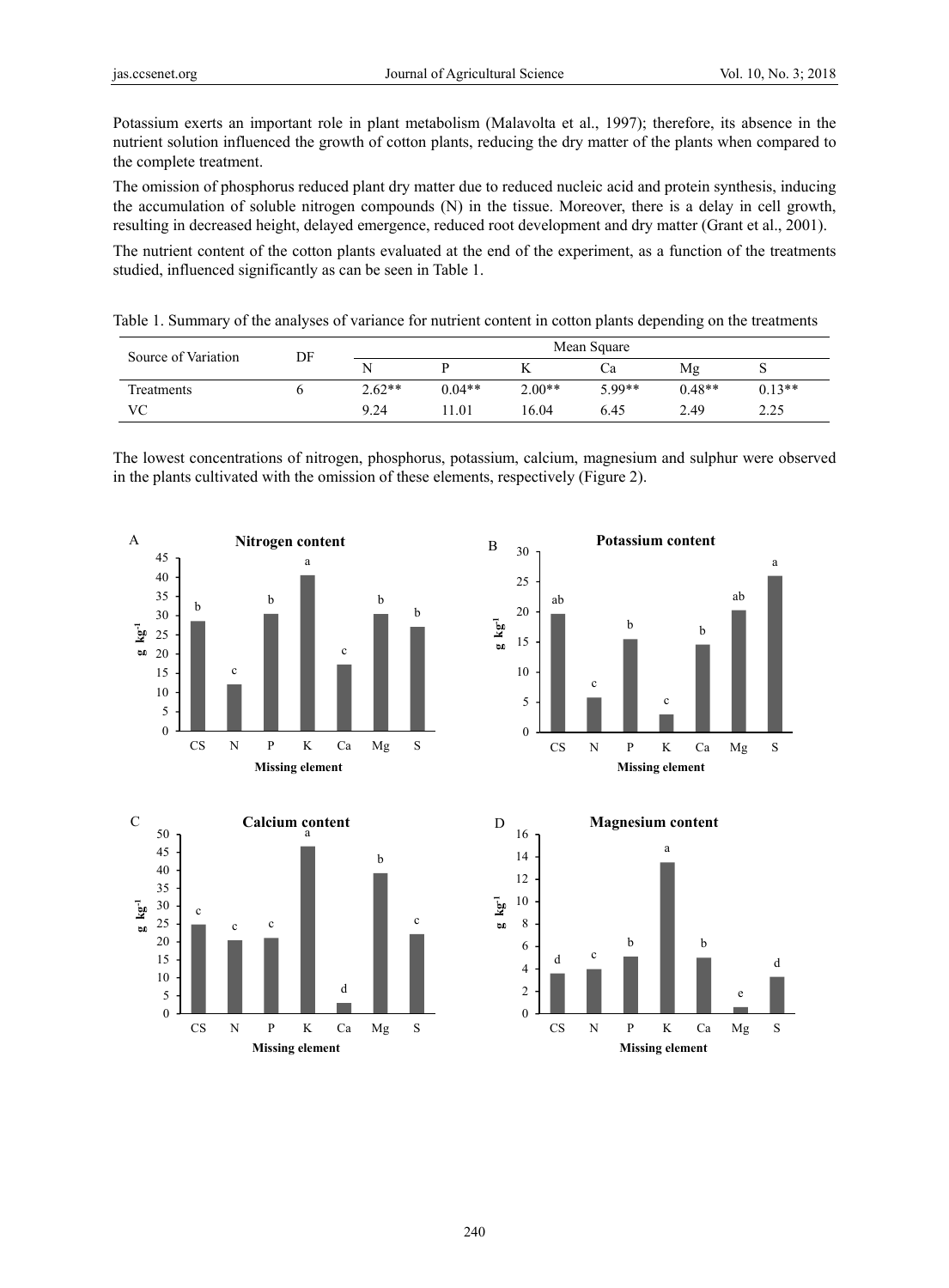

Figure 2. Mean nitrogen (A) content (g kg<sup>-1</sup>), potassium (B), calcium (C), magnesium (D), phosphorus (E), and sulphur (F) in cotton plants grown in complete solution and with omission of the respective macronutrients

In the treatment without K, the nitrogen concentration of 40.5 g  $kg^{-1}$  was 42% higher than that verified for the complete treatment (Figure 2A) probably because the deficiency of potassium in plants causes an accumulation of soluble nitrogenous compounds, including aminesa and putrescins (Epstein, 1975), increasing the nitrogen content, as it was observed in this study. As a consequence, it can cause lesions corresponding to the toxicity. This trend was observed by Prado and Leal (2006) studying nutritional disorders by deficiency in sunflower var. Catissol-01.

On the other hand, the treatment without Ca resulted in the lowest concentration of nitrogen, *i.e.*, 17.3 g kg<sup>-1</sup>, a value 60% lower than it was observed in the complete treatment. This can be justified by the fact that calcium ion promotes an increase in N-NO<sub>3</sub> uptake and, consequently, influences the metabolism of N (Tisdale et al., 1993). Thus, the omission of calcium in plants decreased absorption of nitrogen. Similar results to the decrease in nitrogen absorption in the absence of the calcium element were observed by Santi et al. (2006), in the cultivation of sorghum, and by Prado and Vidal (2008), in maize. Therefore, when the N content in the plant presents low values, several physiological processes have been compromised that lead to visual symptoms of deficiency, as previously described (Souza et al., 2017).

Plants submitted to the omission of N presented potassium content reduced by around 70% (Figure 2B). It is already known that nitrogen supply increases potassium uptake and also increases protein and soluble amino acid contents, resulting in increased production (Lavres Junior et al., 2005). In this sense, the absence of nitrogen reduces the potassium uptake and, as a consequence, the K content in plants.

The treatments without P and Ca suffered a reduction in the potassium content when compared to the complete solution. However, this reduction was not significant and presented the same characteristics observed for the complete solution.

Regarding the treatment with omission of the S, 26 g kg<sup>-1</sup> of the K content in the plants was verified, a value 32% higher than that one verified in the control treatment. This fact is due the occurrence of a higher production of dry matter and high K content in these plants.

The highest levels of calcium in plants corresponded to the absence of potassium and magnesium in the nutrient solution (Figure 2C). According to Malavolta (2008), this fact is explained by the absence of the inhibition mechanisms between calcium and magnesium and between calcium and potassium. Regarding calcium and magnesium, the effect is antagonistic, *i.e.*, the excess of one impairs the absorption of the other, and the absence of one increases the absorption of the other (Prado, 2008).

The omission of N, P, K and Ca in the nutrient solution increased the Mg content in the plants when compared to the plants that received the complete nutrient solution, highlighting the treatment without K, since it concentrated the highest magnesium content in relation to the other treatments (Figure 2D). According to Rosolem (2005), this accumulation can be explained by the dilution effect, where the reduction of the potassium nutrient causes an increase of the magnesium content. In addition to this effect of dilution, the lack of competitiveness between the magnesium, calcium and potassium also justifies the increase of the magnesium content in these plants.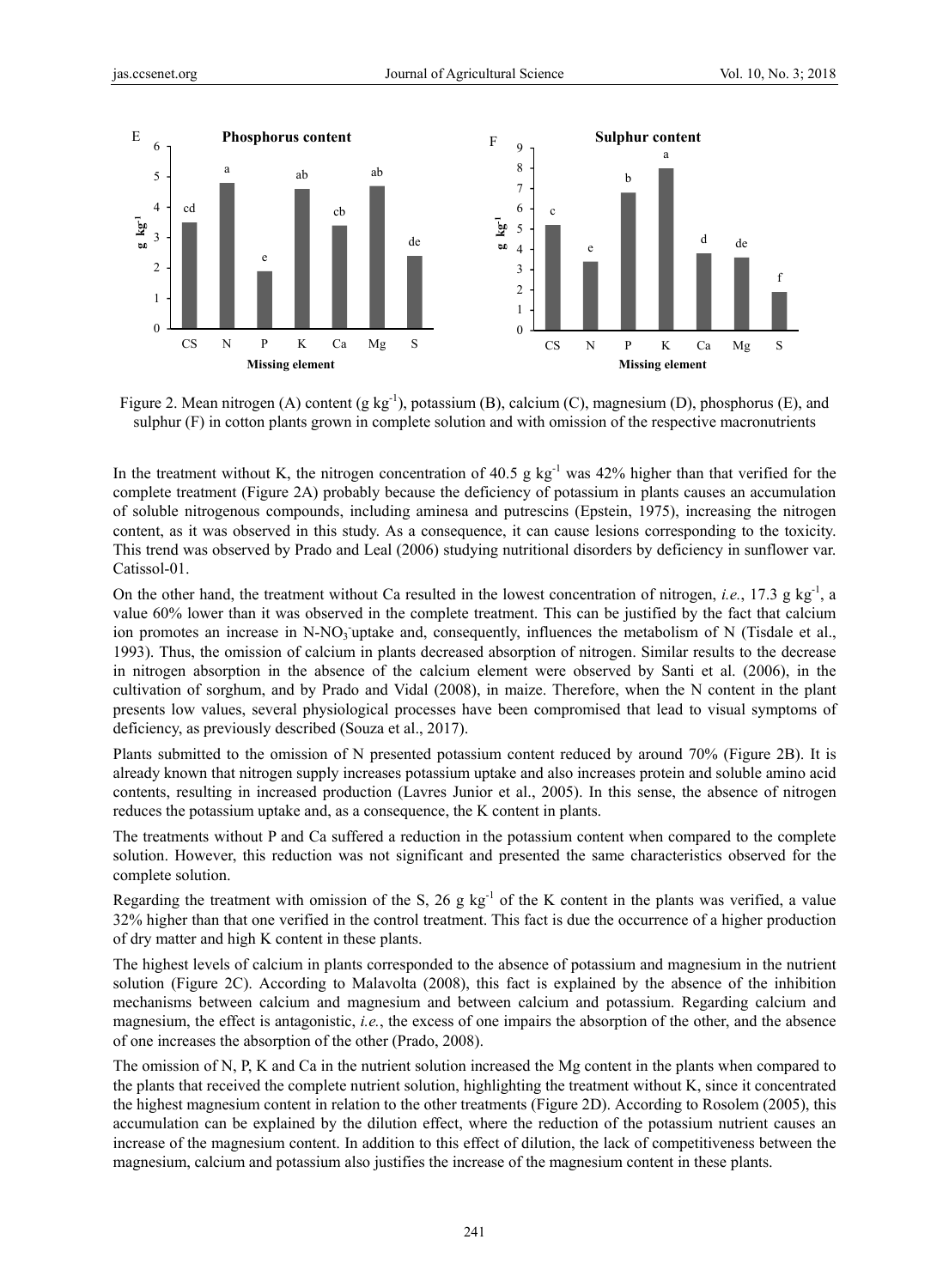Phosphorus content, 4.8, 4.6 and 4.7 g  $kg^{-1}$  in plants cultivated without nitrogen, potassium and magnesium, respectively, were above 37.1%, 31.4% and 34.3% of that observed in the plants of the complete treatment (Figure 2E). Probably, this was due to the competitive inhibition between nitrogen and phosphorus and between magnesium (enzymatic activator in almost all phosphorylative enzymes) and phosphorus, according to Wilkinson et al. (1999), and Marschner (1995), respectively, increasing phosphorus content when nitrogen and magnesium were absent in the nutrient solution. Plants cultivated without sulphur in the nutrient solution had a concentration of 2.4 g kg<sup>-1</sup> of P, 31% lower than the P content found in the complete treatment. In this case, it is likely that the absence of  $S-SO<sub>4</sub><sup>-2</sup>$  has disadvantaged the absorption of P, characterizing in principle, the occurrence of a synergistic effect, where the absence of one decreases the absorption of the other.

The sulphur content of plants (Figure 2F) grown without P and without K in the nutrient solution increased significantly by 31% and 53%, respectively, when compared to the content observed in plants submitted to the complete treatment. Probably, the absence of P favored the absorption of S due to the occurrence of a competitive effect. In contrast, the levels of S in the plants with omission of N, Ca, Mg and S were reduced in comparison to contents observed in plants grown with complete solution.

#### **4. Conclusion**

The phytomass production of cotton submitted to all treatments without one macronutrient in the nutrient solution decreased, causing damage to the development of plants.

Regarding nutritional performance, N content in cotton plants increased in the absence of K, and decreased in the absence of K and Ca. The content of P increased with the omission of N, K, and Mg; and decreased with omission of S. Regarding the content of K, it increased in the absence of S and decreased in the absence of N, P, K and Ca. The higher levels of Ca, Mg and S in cotton plants were observed with the absence of K.

#### **References**

- Bataglia, O. C., Furlani, A. M. C., Teixeira, J. P. F., Furlani, P. R., & Gallo, J. R. (1983). *Métodos de análise química de plantas* (Boletim Técnico, 78). Campinas: Instituto Agronômico.
- Beltrão, N. E. M., Oliveira, M. I. P., Lucena, A. M. A., Santos, J. W., & Sousa, J. G. (2010). Modificações no algodoeiro herbáceo super precoce sob influência do cloreto de mepiquat. *Revista Brasileira de Oleaginosas e Fibrosas, 14*, 19-27. Retrieved from http://ainfo.cnptia.embrapa.br/digital/bitstream/item/ 19182/1/RBOF\_1429-35.pdf
- Epstein, E. (1975). *Nutrição mineral de plantas, princípios e perspectivas*. São Paulo: Universidade de São Paulo.
- Faquin, V. (2002). *Diagnose do estado nutricional das plantas*. Lavras: UFLA/FAEPE.
- Ferreira, D. F. (2011). Sisvar: A computer statistical analysis system. *Ciência e Agrotecnologia, 35*, 1039-1042. http://doi.org/10.1590/S1413-70542011000600001
- Gondim, A. R. O., Prado, R. M., Alves, A. U., & Fonseca, I. M. (2016). Crescimento inicial do milho cultivar BRS 1030 sob omissão de nutrientes em solução nutritiva. *Revista Ceres, 63*, 706-714. https://doi.org/ 10.1590/0034-737x201663050016
- Grant, C. A., Flaten, D. N., Tomasiewicz, D. J., & Sheppar, S. C. (2001). A importância do fósforo no desenvolvimento inicial da planta. *Informações Agronômicas, 95*, 1-5.
- Grespan, S. L., & Zancanaro, L. (1999). Nutrição e adubação do algodoeiro no Mato Grosso. *Mato Grosso: Liderança e competitividade* (p. 182, Boletim, 3). Rondonópolis: Fundação MT.
- Hoagland, D. R., & Arnon, D. I. (1950). *The water culture method for growing plants without soil*. Berkeley, CA: Agric. Exp. Stn., Univ. of California.
- Lavres Junior, J., Boaretto, R. M., Silva, M. L. S., Correia, D., Cabral, C. P., & Malavolta, E. (2005). Deficiências de macronutrientes no estadonutricional da mamoneira cultivar IRIS. *Pesquisa Agropecuária Brasileira, 40*, 145-151. https://doi.org/10.1590/S0100-204X2005000200007
- Malavolta, E. (2008). O futuro da nutrição de plantas o futuro da nutrição de plantas tendo em vista aspectos agronômicos, econômicos e ambientais. *Informações Agronômicas, 121*, 1-10.
- Malavolta, E., Vitti, G. C., & Oliveira, S. (1997). *Avaliação do estado nutricional das plantas: princípios e aplicações*. Piracicaba: Potafos.
- Marschner, P. (1995). *Mineral nutrition of higher plants*. New York: Academic Press.